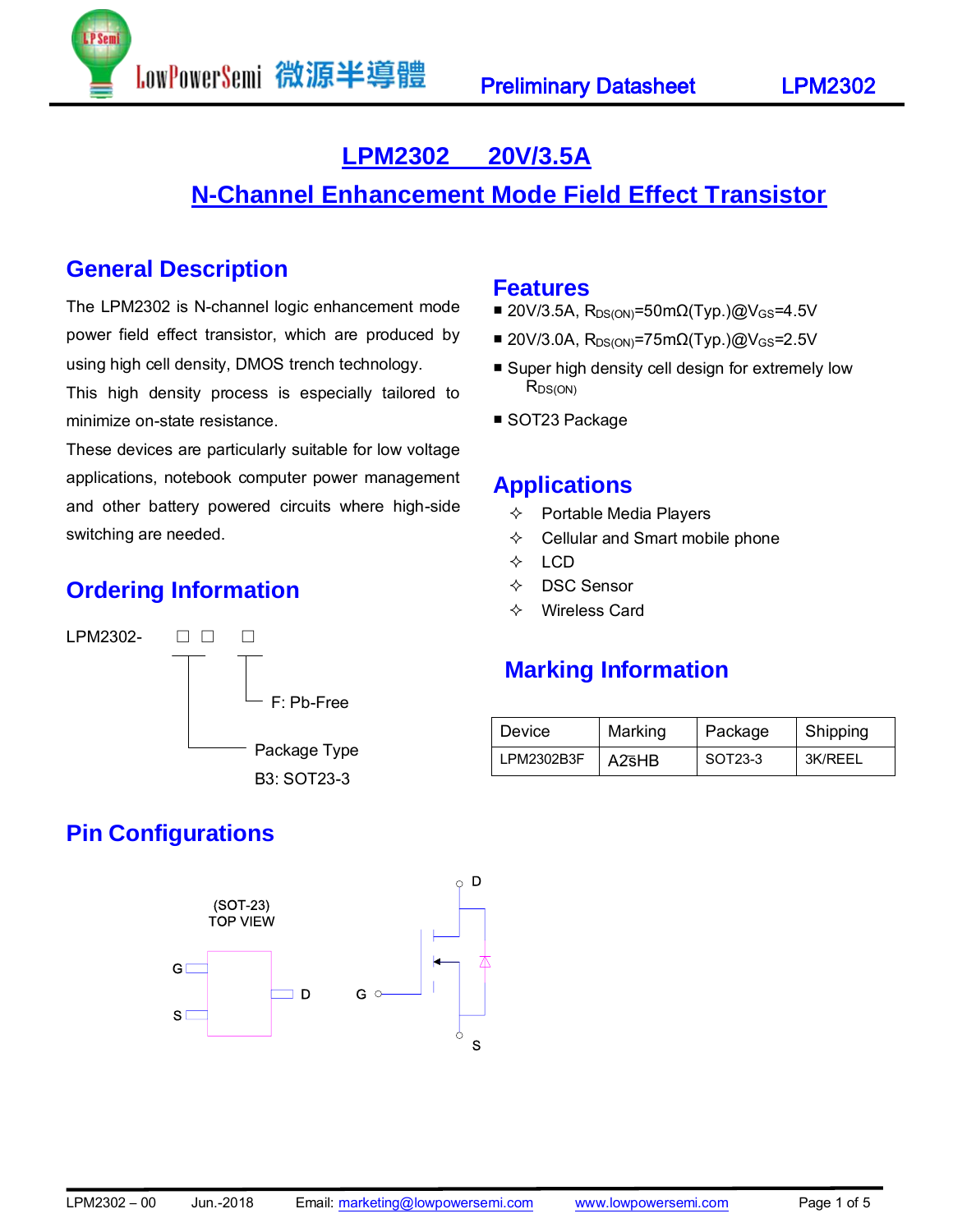

**Functional Pin Description**

| Name | Description     |
|------|-----------------|
| G    | Gate Electrode  |
|      | Source          |
|      | Drain Electrode |

# **Absolute Maximum Ratings**

| Absolute Maximum Ratings TA=25°C Unless Otherwise noted |                |                        |                 |                |            |              |        |              |  |
|---------------------------------------------------------|----------------|------------------------|-----------------|----------------|------------|--------------|--------|--------------|--|
| Parameter                                               |                | Symbol                 |                 | Maximum        |            | <b>Units</b> |        |              |  |
| Drain-Source Voltage                                    |                | <b>V<sub>DS</sub></b>  |                 | 20             |            | $\vee$       |        |              |  |
| Gate-Source Voltage                                     |                |                        | V <sub>GS</sub> |                | ±12        |              | $\vee$ |              |  |
| Continuous Drain                                        | <b>TA=25°C</b> |                        | ID              |                | 3.5        |              |        |              |  |
| <b>Current A</b>                                        | <b>TA=70°C</b> |                        |                 |                | 2.4        |              | A      |              |  |
| <b>Pulsed Drain Current E</b>                           |                | <b>I</b> <sub>DM</sub> |                 | $\bf 8$        |            |              |        |              |  |
| Power Dissipation                                       | TA=25°C        |                        | P <sub>O</sub>  |                | 1.25       |              |        |              |  |
|                                                         | <b>TA=70°C</b> |                        |                 |                | 0.8        |              | W      |              |  |
| Junction and Storage Temperature Range                  |                |                        | TJ, TSTG        |                | -55 to 150 | $^{\circ}$ C |        |              |  |
| <b>Thermal Characteristics</b>                          |                |                        |                 |                |            |              |        |              |  |
| Parameter                                               |                |                        |                 |                | Symbol     |              | Typ.   | <b>Units</b> |  |
| Maximum Junction-to-Ambient<br>$t \leq 10S$             |                |                        |                 |                |            | 130          | °C/W   |              |  |
| Maximum Junction-to-Ambient<br>Steady-state             |                |                        |                 | $R_{\theta$ JA |            | 160          | °C/W   |              |  |
| Maximum Junction-to-Lead                                |                | Steady-state           |                 | $R_{\theta$ JL |            | 80           | °C/W   |              |  |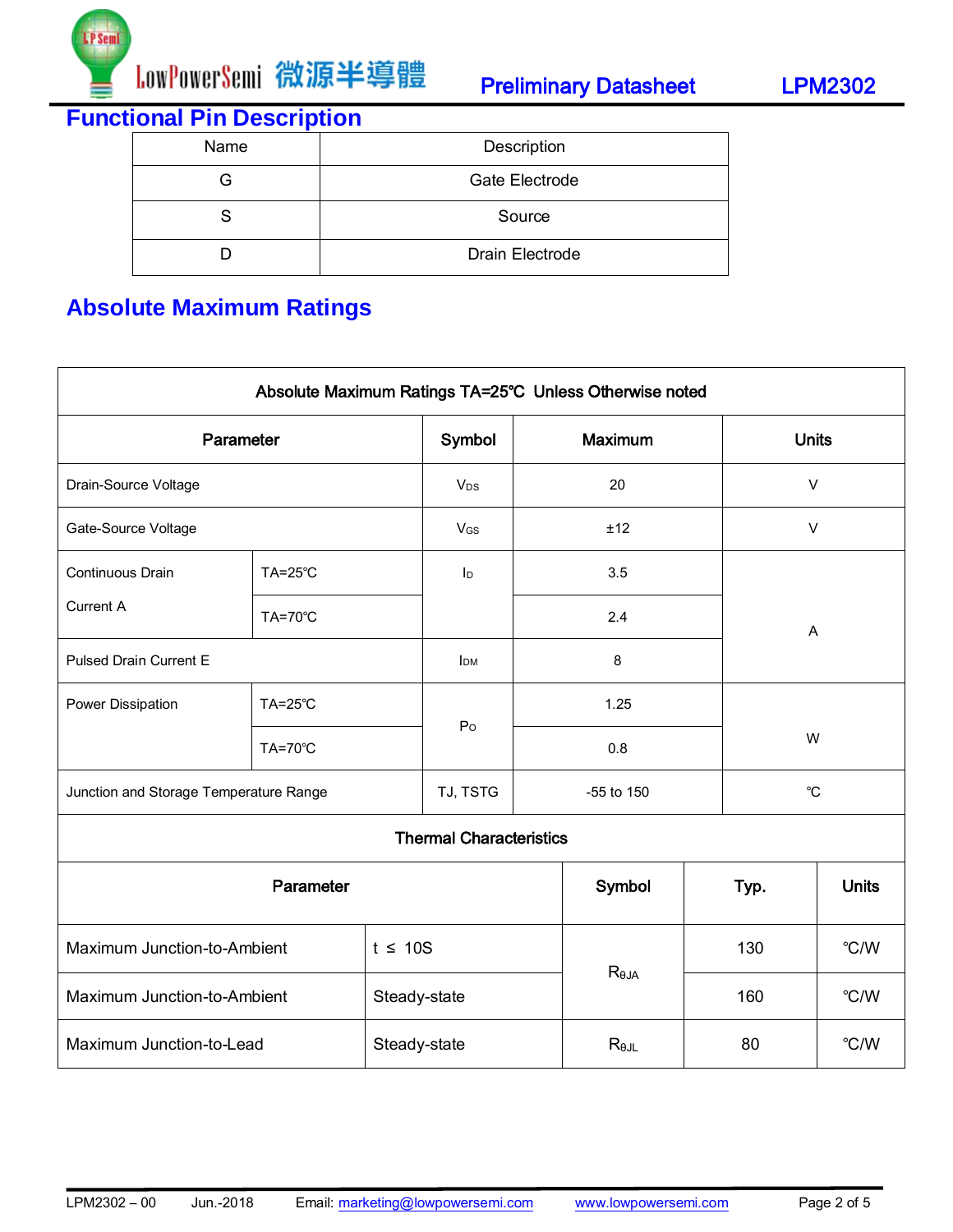

# **Electrical Characteristics**

| Symbol                            | Parameter                                | Condition                        | Min.         | Typ.        | Max.         | <b>Units</b> |  |  |
|-----------------------------------|------------------------------------------|----------------------------------|--------------|-------------|--------------|--------------|--|--|
| <b>STATIC</b><br><b>PARAMETER</b> |                                          |                                  |              |             |              |              |  |  |
| <b>BVDSS</b>                      | Drain-Source Breakdown Voltage           | ID=250µ A, VGS=0V                | 20           |             |              | $\vee$       |  |  |
| <b>IDSS</b>                       |                                          | VDS=16V,VGS=0V                   |              |             | $\mathbf{1}$ | $\mu$ A      |  |  |
|                                   | Zero-Gate Voltage Drain Current          | TJ=55°C                          |              |             | 5            |              |  |  |
| <b>IGSS</b>                       | Gate-Body Leakage Current                | VDS=0V,VGS=±12V                  | $\mathbf{1}$ |             |              |              |  |  |
| $V_{GS(th)}$                      | Gate Threshold Voltage                   | VDS=VGS, ID=250µA                | 0.4          | 0.7         | $\mathbf{1}$ | $\vee$       |  |  |
|                                   | <b>Static Drain-Source On-Resistance</b> | VGS=4.5V, ID=3.5A                |              | 50          |              | $m\Omega$    |  |  |
| $R_{DS(ON)}$                      |                                          | VGS=2.5V, ID=3A                  |              | 75          |              | $m\Omega$    |  |  |
| <b>gFS</b>                        | Forward Transconductance                 | VDS=5V,ID=3A                     |              | 12          |              | S            |  |  |
| $V_{SD}$                          | Diode Forward Voltage                    | IS=1A, VGS=0V                    |              | 0.75        | $\mathbf{1}$ | $\vee$       |  |  |
| <b>DYNAMIC PARAMETERS</b>         |                                          |                                  |              |             |              |              |  |  |
| $C_\mathsf{iss}$                  | Input Capacitance                        | VDS=10V,VGS=0V                   |              | 330         |              | pF           |  |  |
| $C_{DSS}$                         | <b>Output Capacitance</b>                | $f = 1$ MHz                      |              | 110         |              | pF           |  |  |
| C <sub>rss</sub>                  | Reverse Transfer Capacitance             |                                  |              | 30          |              | pF           |  |  |
| $\mathsf{R}_{\mathsf{g}}$         | Gate Resistance                          | VDS=0V,VGS=0V                    |              | 4           |              | Ω            |  |  |
|                                   |                                          | $f = 1MHz$                       |              |             |              |              |  |  |
| <b>SWITCHING PARAMETERS</b>       |                                          |                                  |              |             |              |              |  |  |
| Q <sub>g</sub>                    | <b>Total Gate Charge</b>                 |                                  |              | 4.2         |              | nC           |  |  |
| $\mathbf{Q}_\text{gs}$            | Gate Source Charge                       | VDS=10V, VGS=4.5V<br>$ID = 3.5A$ |              | $\mathbf 1$ |              | nC           |  |  |
| $Q_{gd}$                          | Gate Drain Charge                        |                                  |              | 0.5         |              | nC           |  |  |
| $t_{D(ON)}$                       | Turn-On Delay Time                       |                                  |              | 10          |              | nS           |  |  |
| $t_r$                             | Turn-On Rise Time                        | VDS=10V,VGS=5V                   |              | 8           |              | nS           |  |  |
| $t_{D(OFF)}$                      | <b>Turn-Off Delay Time</b>               | $RL=2.7\Omega, RGEN=1\Omega$     |              | 35          |              | nS           |  |  |
| $t_{\rm f}$                       | <b>Turn-Off Fall Time</b>                |                                  |              | 10          |              | nS           |  |  |
| $t_{rr}$                          | Body-Diode Reverse Recovery Time         | IF=3A,d I/dt=100A/ $\mu$ S       |              | 12.3        |              | nS           |  |  |
| $Q_{rr}$                          | Body-Diode Reverse Recovery Charge       | IF=3A,d I/dt=100A/µS             |              | 2.5         |              | nC           |  |  |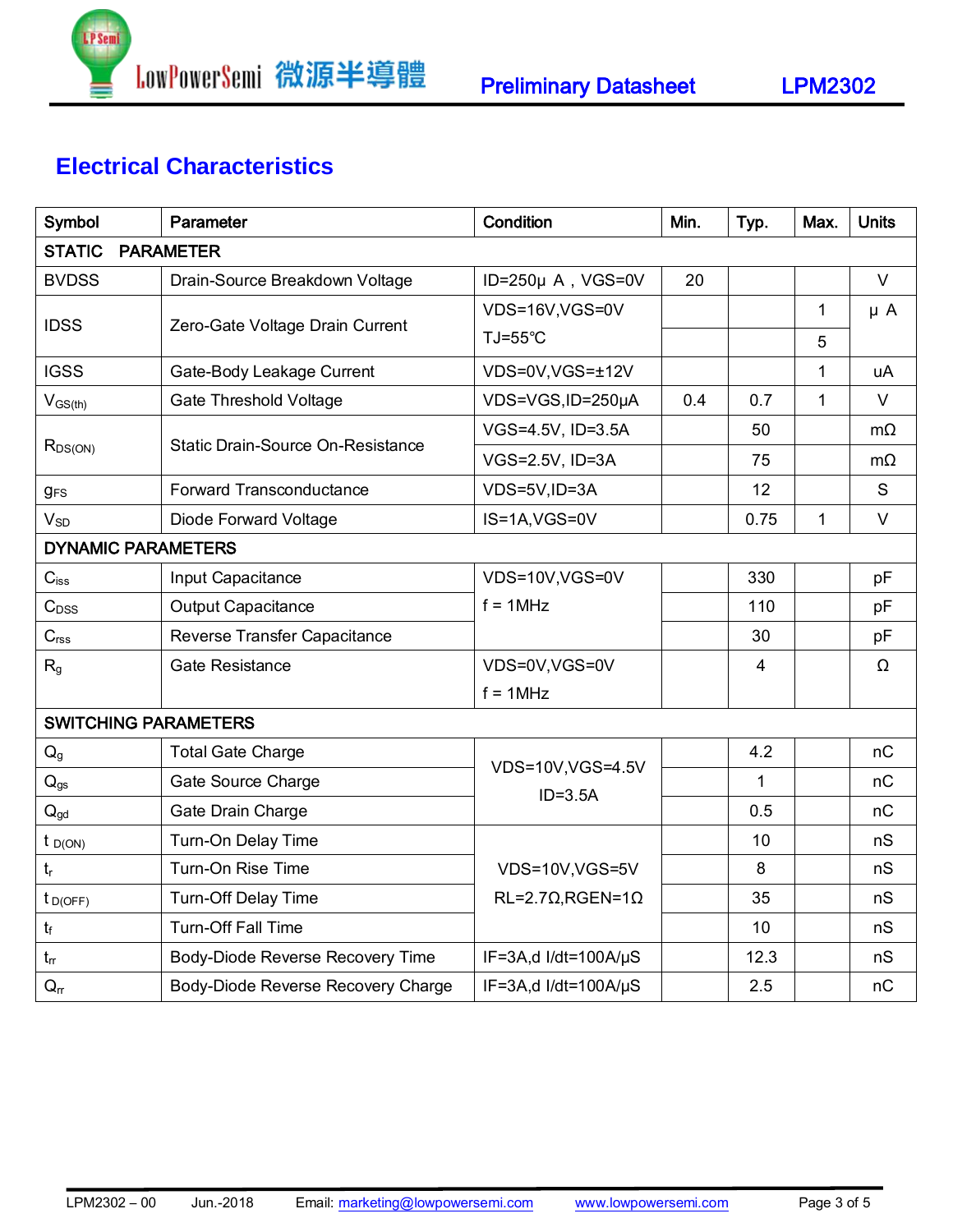LowPowerSemi 微源半導體 Preliminary Datasheet LPM2302

### Gate Charge Test Circuit & Waveform



Charge

### Resistive Switching Test Circuit & Waveforms



P<sub>Sem</sub>



### Diode Recovery Test Circuit & Waveforms